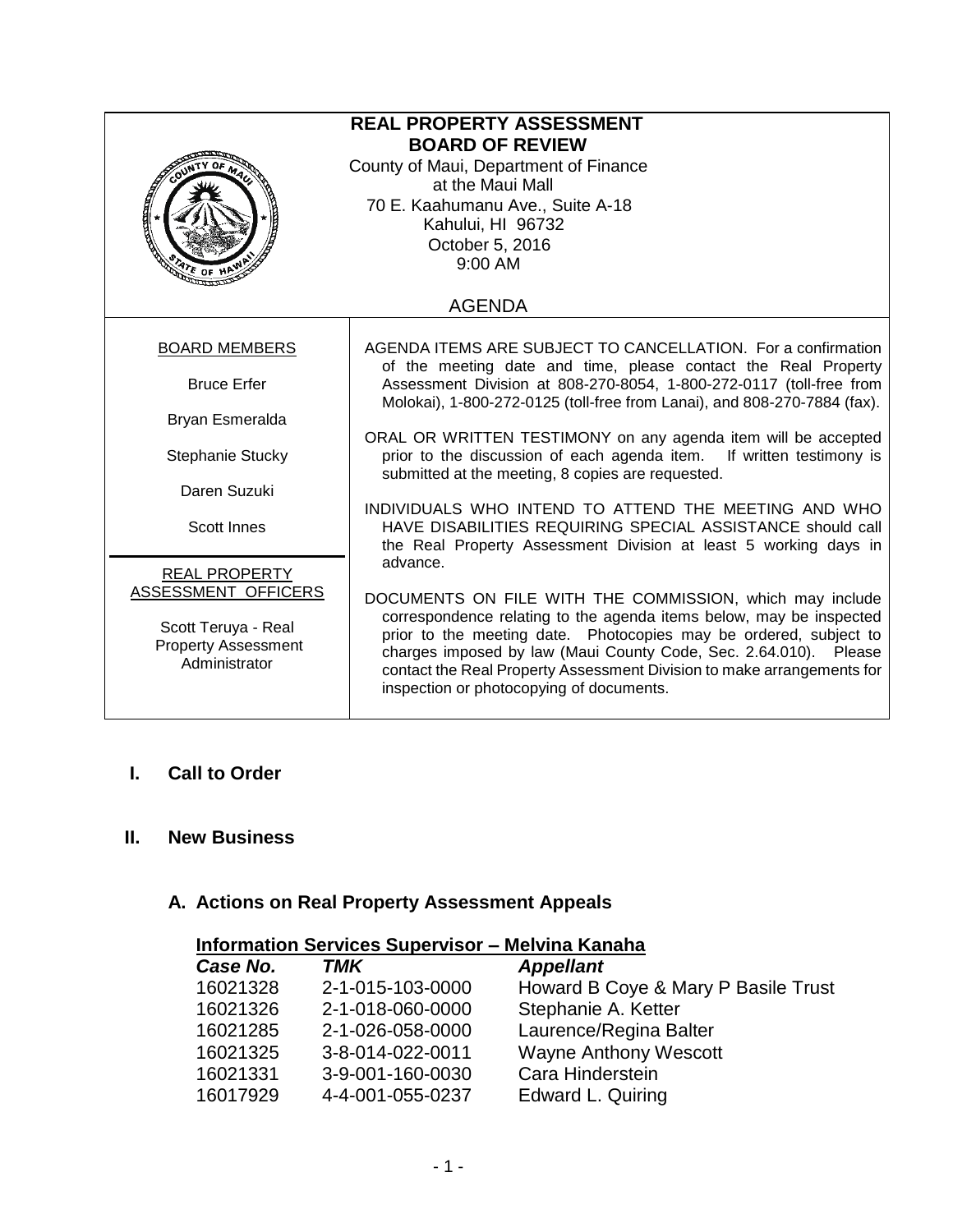# **Real Property Appraiser – Kekoa Cashman**

| Case No. | <b>TMK</b>       | <b>Appellant</b>        |
|----------|------------------|-------------------------|
| 16018227 | 2-7-002-015-0000 | Evelyn/Steven Hogan     |
| 16018571 | 2-7-007-004-0000 | Alexander & Baldwin LLC |
| 16018087 | 2-8-004-115-0001 | Stephen B. Thistle      |
| 16018088 | 2-8-004-115-0002 | Stephen B. Thistle      |
| 16018168 | 2-8-011-019-0000 | JS Hawaii, LLC          |
| 16018315 | 5-1-006-053-0000 | John M./Lorna J. Oswald |
| 16018205 | 5-3-004-122-0000 | Jerome J. Kennedy       |

### **Real Property Appraiser – James 'Kimo' Kurokawa**

| Case No. | <b>TMK</b>       | <b>Appellant</b>         |
|----------|------------------|--------------------------|
| 16018189 | 2-2-024-014-0000 | Maui R & T Partners LLC  |
| 16018190 | 2-2-024-015-0000 | Maui R & T Partners LLC  |
| 16018191 | 2-2-024-038-0000 | Maui R & T Partners LLC  |
| 16018192 | 2-2-024-039-0000 | Maui R & T Partners LLC  |
| 16018193 | 2-2-024-041-0000 | Maui R & T Partners LLC  |
| 16018194 | 2-2-024-043-0000 | Maui R & T Partners LLC  |
| 16018195 | 2-2-024-044-0000 | Maui R & T Partners LLC  |
| 16018568 | 3-8-006-069-0000 | Alexander & Baldwin, LLC |
| 16018569 | 3-8-046-020-0000 | Alexander & Baldwin, LLC |

### **Real Property Appraiser – Kari Stockwell**

| Case No. | TMK              | <b>Appellant</b>                           |
|----------|------------------|--------------------------------------------|
| 16018158 | 2-1-008-070-0056 | Gene Wong Qualified Personal Res Tr        |
| 16018188 | 2-1-008-151-0000 | Wailea Gateway Investment LLC              |
| 16018001 | 2-2-024-021-0000 | <b>KP Hawaii I, LLC</b>                    |
| 16018002 | 2-2-024-028-0000 | KP Hawaii I, LLC                           |
| 16018256 | 2-2-024-029-0000 | <b>VR Pillani LLC</b>                      |
| 16018531 | 2-3-010-064-0000 | <b>Sullivan Family Limited Partnership</b> |
| 16018105 | 2-5-004-007-0000 | <b>Maui Retreat Center LLC</b>             |
| 16018311 | 3-4-027-049-0000 | <b>GF Frontier LLC</b>                     |
| 16018181 | 3-5-001-063-0004 | <b>RCFC Kehalani LLC</b>                   |
| 16018183 | 3-5-001-063-0005 | <b>RCFC Kehalani LLC</b>                   |
| 16018184 | 3-5-001-063-0006 | <b>RCFC Kehalani LLC</b>                   |
| 16018200 | 3-5-001-063-0007 | <b>RCFC Kehalani LLC</b>                   |
| 16018401 | 3-5-001-063-0008 | <b>RCFC Kehalani LLC</b>                   |
| 16018404 | 3-5-001-063-0010 | <b>RCFC Kehalani LLC</b>                   |
| 16018407 | 3-5-001-063-0011 | <b>RCFC Kehalani LLC</b>                   |
| 16018409 | 3-5-001-063-0012 | <b>RCFC Kehalani LLC</b>                   |
| 16018662 | 3-6-004-010-0000 | MMK Maui LP (commercial class)             |
| 16018663 | 3-6-004-010-0000 | MMK Maui LP (conservation class)           |
| 16018544 | 3-6-004-011-0000 | <b>MMK Maui LP</b>                         |
| 16018414 | 4-5-004-002-0001 | Heily's Puunoa Beach Two, LLC              |
| 16018417 | 4-5-004-002-0002 | Hawaii I, LLC                              |
|          |                  |                                            |